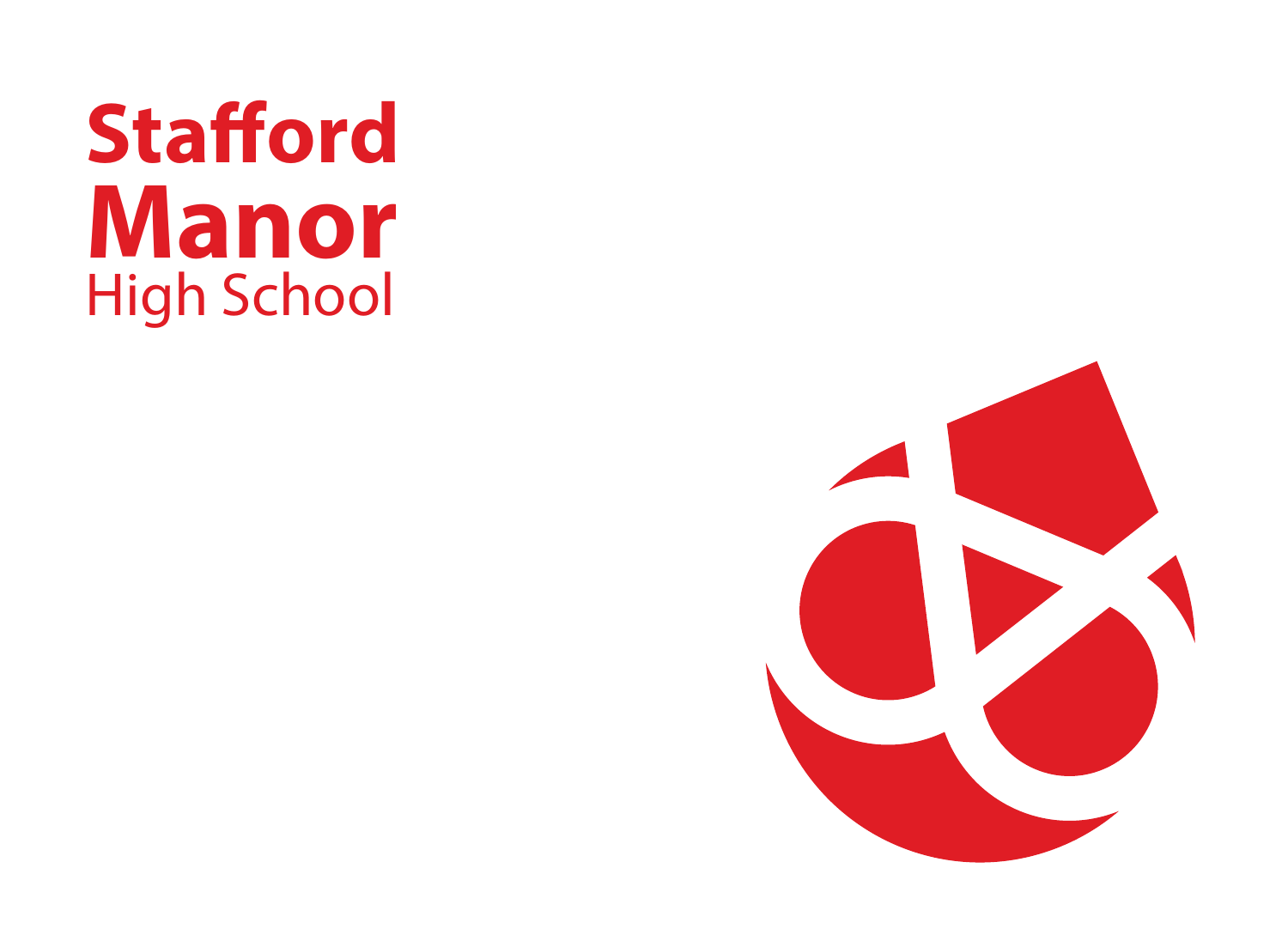## Inspiring Lifelong Learning

Welcome to Stafford Manor High School, an 11-18 high school in the south of Stafford. We are a distinctive school with polite, friendly and thoughtful students and a staff team who are prepared to 'walk the extra mile' to support each and every student, with an ambition to succeed.

Our approach is highly personalised, focused on developing the knowledge, skills and understanding of every individual. The ethos of the school places the students at the heart of everything we do and they are at the forefront of every decision we make.

We are incredibly ambitious academically, ensuring our students secure the results they need to go on to pursue further education, employment or training. We also aim to nurture a love for art, music, dance, theatre and culture, to enrich students' lives long in to their future.

Every experience counts, our holistic approach shapes the lives of these young men and women by fostering the British values of respect and tolerance, preparing them for the dynamic and competitive global workplace.

We are passionate that students live personally and socially fulfilling lives, nurtured by the calm ethos of the school, which is built on high expectations, strong relationships and respect for each other. This enables individuals to become more resilient and self confident.



Our students are beautiful, polite, smart, ambitious and enthusiastic. In the words of our staff: "Students are kind, honest and courageous. They approach the world with a profound sense of integrity and responsibility".

If you would like to find out more or see us at work, contact us to arrange an appointment, we'd love to hear from you.

#### **Warm regards Richard Lycett, Headteacher**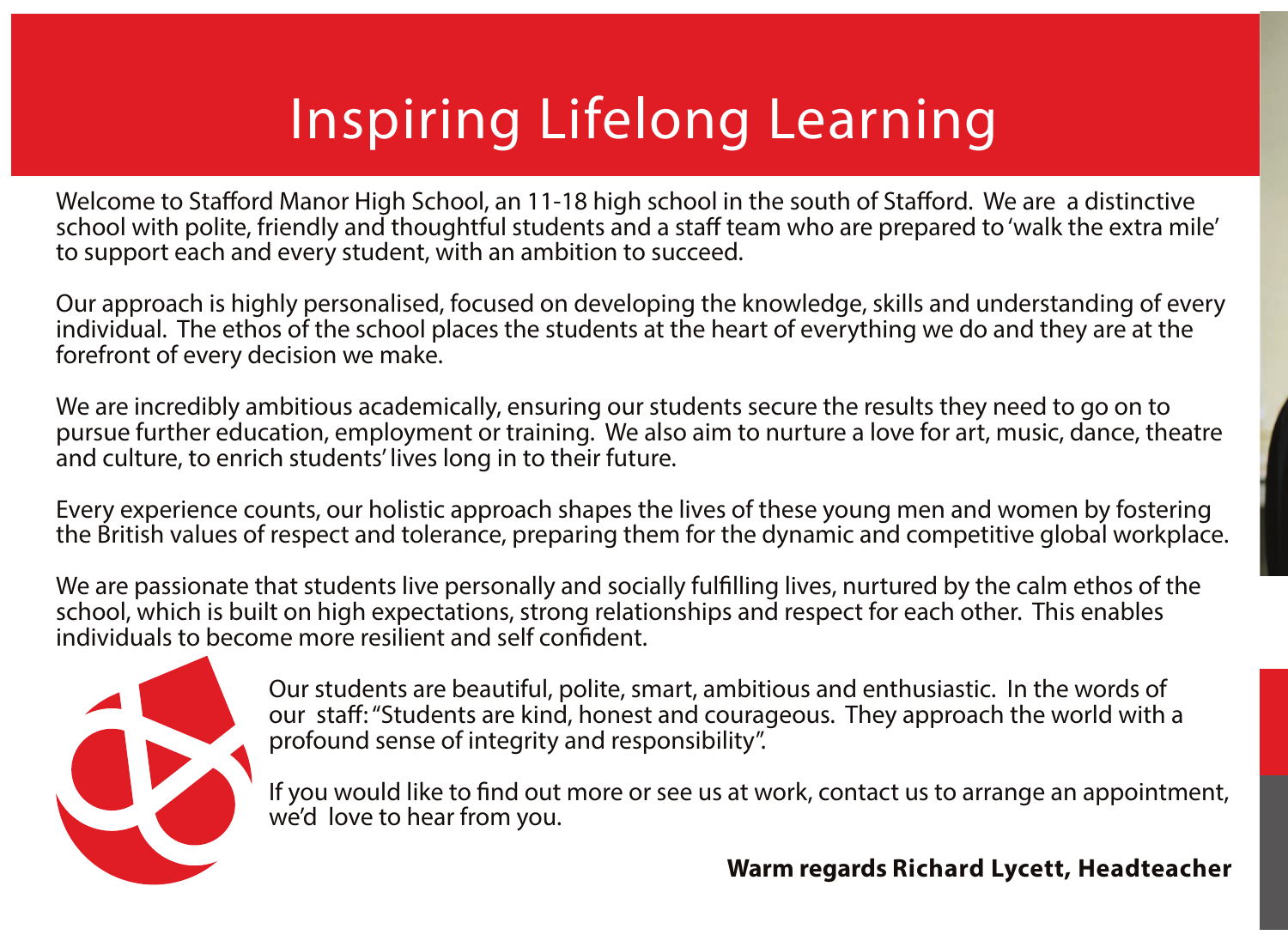

*"There is a warm and purposeful atmosphere at this school"*  Mrs Evans, Vice Chair of Governor

*"Pupils were an absolute credit to the school. They conducted themselves with grace and eloquence but with confidence well in advance of their years"* Parliamentary Debating Competittion Mrs Trowbridge, County Councillor

Students are very proud of their school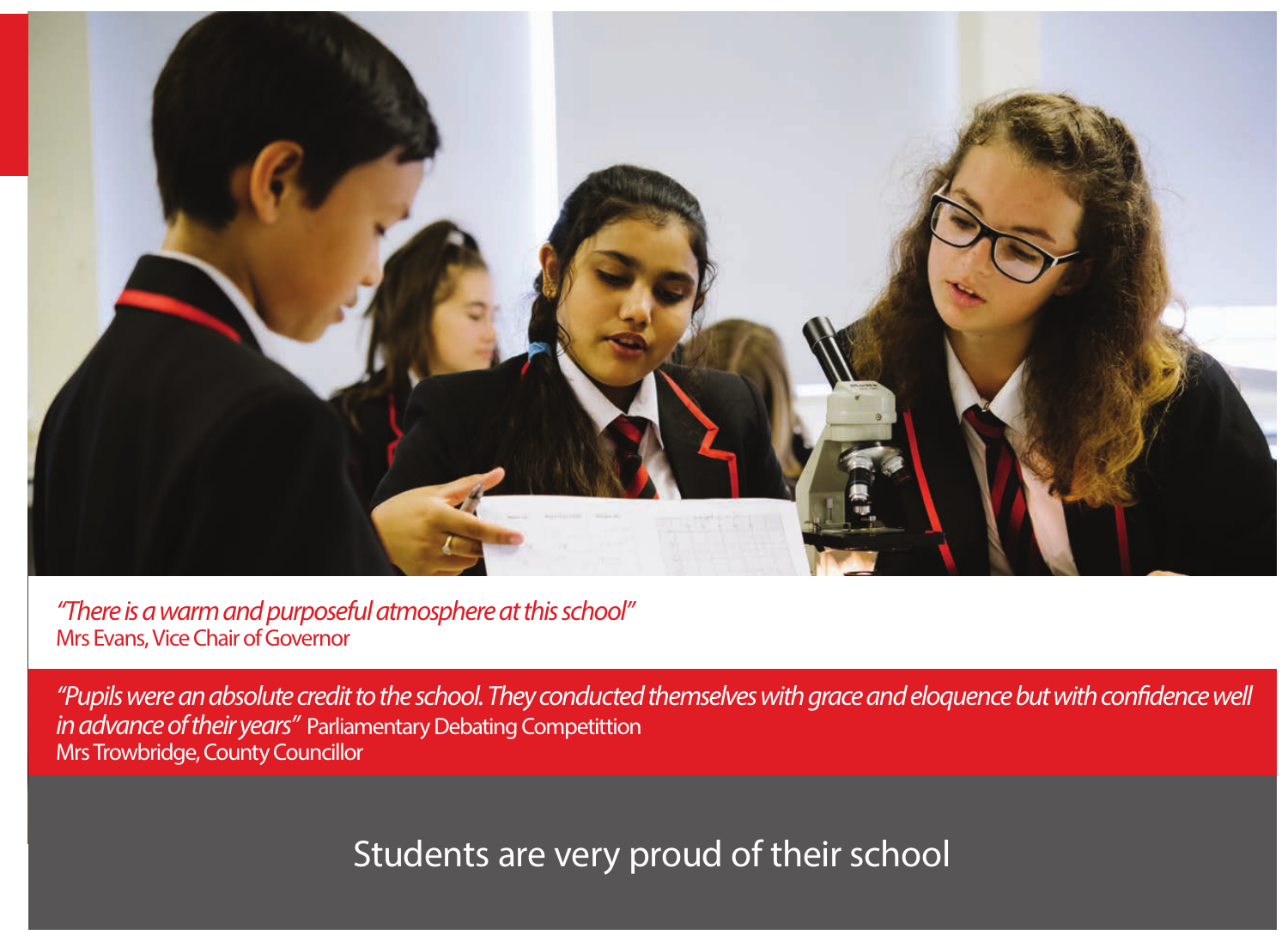### Teaching and Learning *Challenging students to achieve the highest standards*

#### **We are proud of the outstanding curriculum we offer at Stafford Manor High School.**

The full range of National Curriculum, GCSE and Vocational Qualifications that we offer, provide incredibly positive, memorable experiences and rich opportunities for high quality learning.

We provide attention to detail and flexibility at an individual level to support both the academic and social needs of all ages and abilities, which is crucial to strong academic performance.

Every adult is committed to providing the very best education possible. Staff have energy, high expectations and a determination to continually improve each individual, with a passion to support and ensure that all students achieve their best.

Teaching in the sixth form is characterised by warm relationships and mutual respect. Students enjoy their Post-16 experience and speak of the fair and informative advice they receive in choosing their courses.

Exceptional academic foundations provide students with the confidence to move on to the next stage of their education, employment or training. Students progress successfully on to Honours degrees, Masters degrees and PhD qualifications.



### **Join us on our journey to success**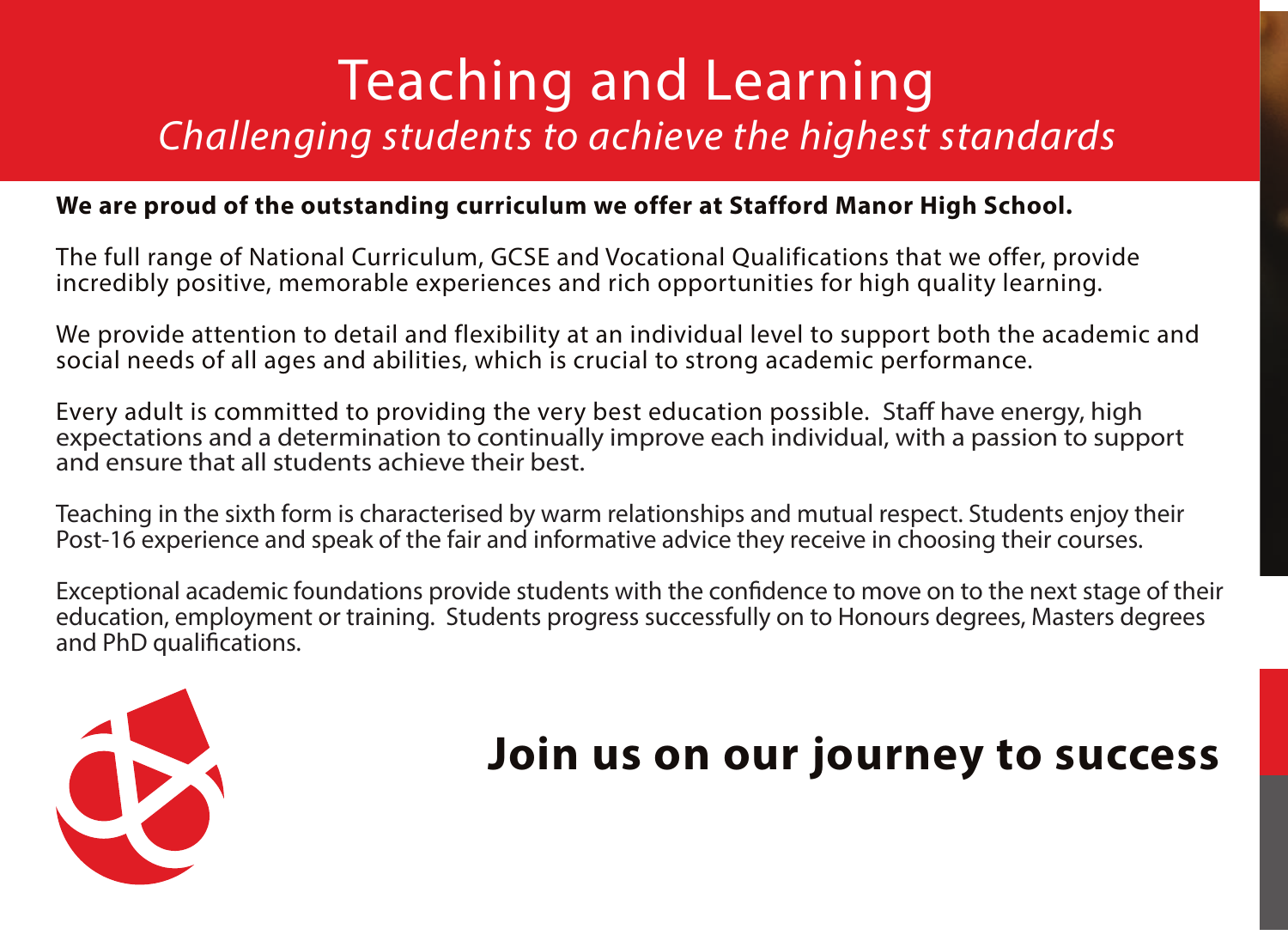

*"I am impressed with the students smart appearance . They are well behaved and organised"*  Ms S James, member of the community

*"Having experience in both private & public schooling, the standard of teaching here is excellent. The schools improved reputation & performance means that we attract some of the best teachers within their subject of expertise"*  Mr Dix, Parent Governor

A curriculum that captures student interest and prepares them for the future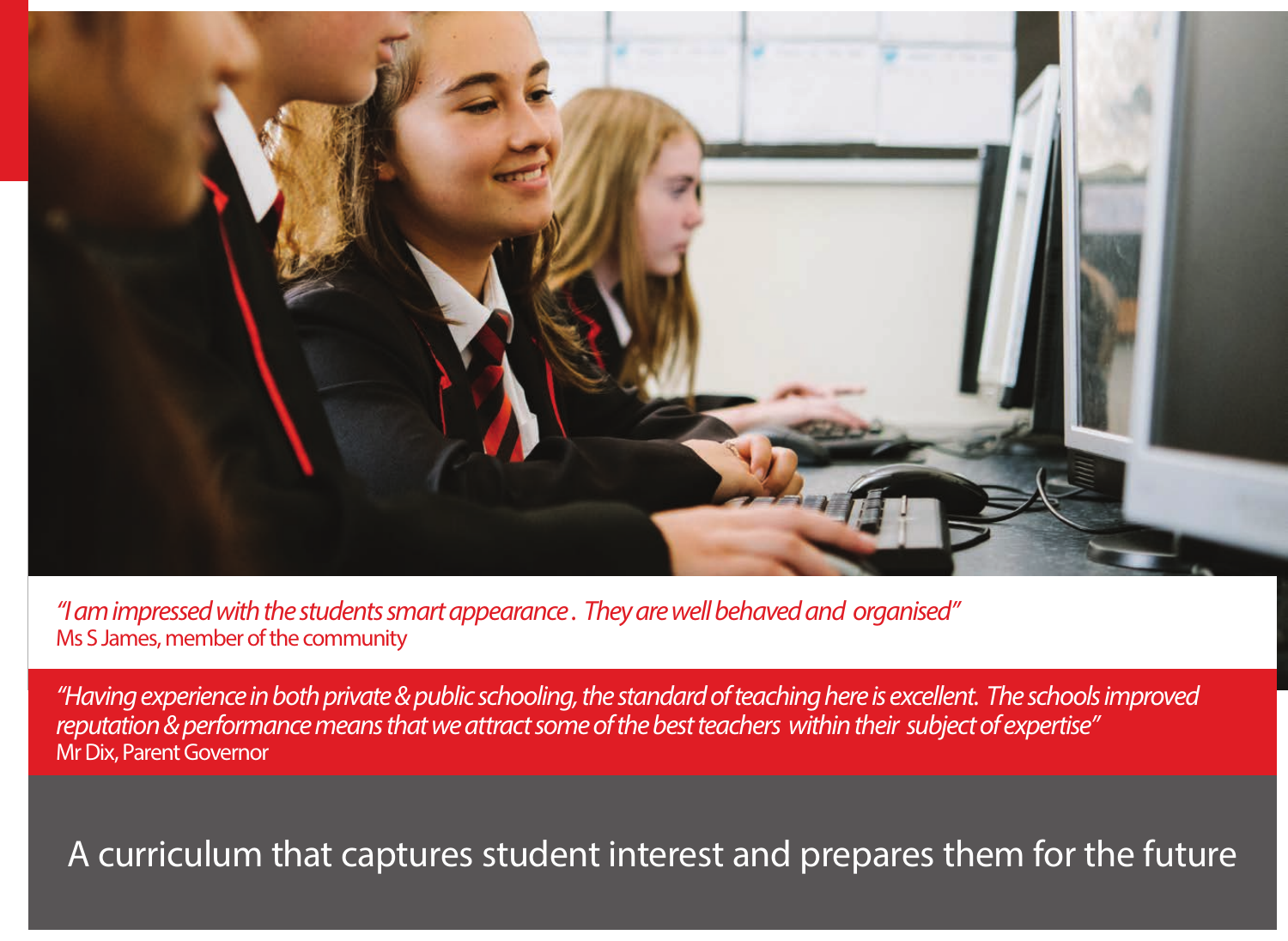### Behaviour and Welfare *Students are well behaved, happy and safe*

#### **Striving to show that mediocrity is not an option, we create respectful and diverse young adults with a strong sense of equality and fairness.**

Outstanding care is provided for all students, raising aspirations and building confidence, so that students are emotionally and intellectually resilient to the challenges that they will face.

Our strengths lie in promoting positive and enterprising behaviours that allow students to reach their full potential.

Our students thrive as their confidence and aspirations are raised, under the outstanding care of school leaders.

Embracing the diversity of our student community allows us to deliver appropriate support to students with learning difficulties, those with an emotional need or disability and those that are most able or gifted.

By providing access to our outstanding community, sporting and learning facilities, students can learn in a high quality environment.



Over the last 3 years we have achieved the best results in a generation.

## **Dedicated to embedding our vision of** inspiring lifelong learning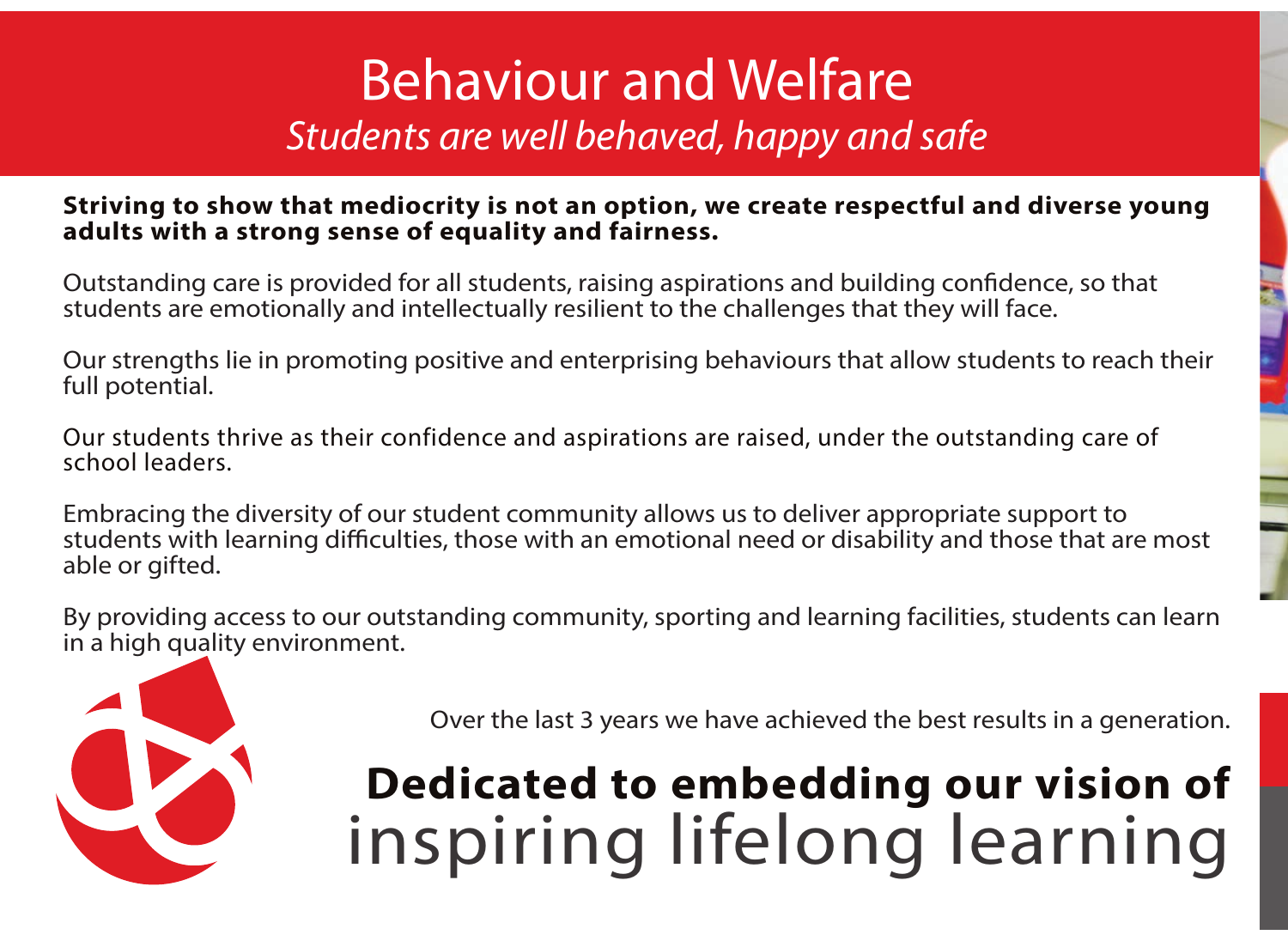

*"My child's experience at Dyffryn was beyond our expectations, she loved it"*  Mrs Philpott-Watkins, Parent Governor

*"The students were engaged , alert and extremely polite - a great credit to the school"*  Mr David Dein, former vice-chairman of Arsenal Football Club and former vice-chairman of the Football Association

### inspiring lifelong students are well mannered, friendly and relationships between students and teachers are strong